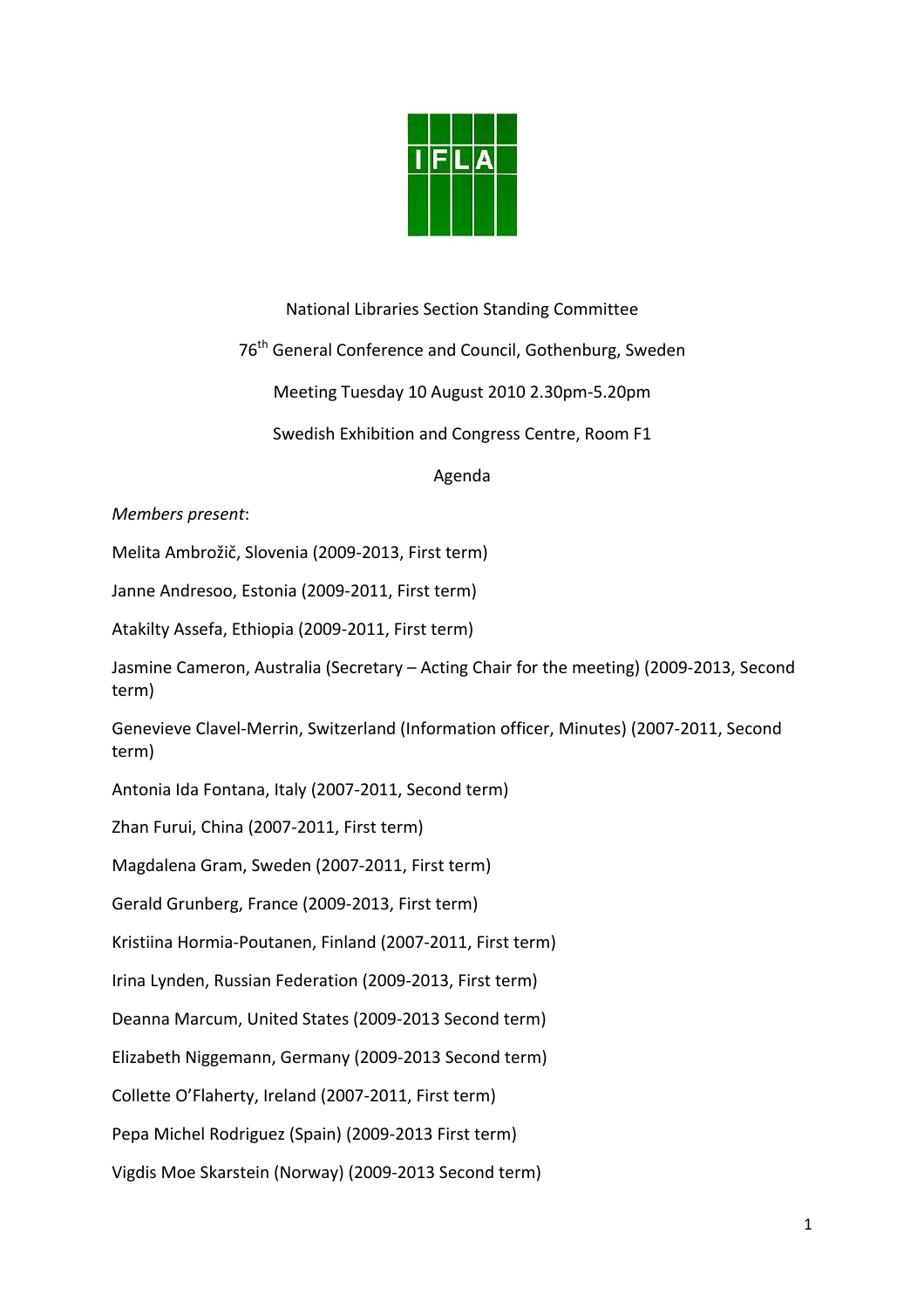John Tsebe (South Africa) (2007‐2011, First term)

# *Apologies*:

Martyn Wade (Scotland) (Chair) (2007‐2011, First term)

# *Absent*:

Martin Bossenbroek (Netherlands) (2009‐2013, Second term)

## *Observers*:

Angela Monteiro Bettencourt (National Library of Brazil)

Karina Budagyon (Boris Yeltsin Presidential Library)

Penny Carnaby (Chair, Conference of Directors of National Libraries, National Library of New Zealand)

Ngian Lek Choh (National Library of Singapore)

Maria Ines Cordeiro (National Library of Portugal)

Maria Elena Dorta Duque (representing The Director, National Library of Cuba)

Phan Thi Kim Dung (National Library of Vietnam)

Alison Elliott (National Library of New Zealand)

Rosa Maria Galvão (National Library of Portugal)

Andrew Green (National Library of Wales)

Galiya Issakanova (National Academic Library of the Republic of Kazakhstan)

Hans Jansen (National Library of the Netherlands)

H. K. Kaul (DELNET, New Delhi)

Sangeeta Kaul (DELNET, New Delhi)

Barbara Lazo‐Rodriguez (Biblioteca medica national, representing National Library of Cuba)

Alex Miller (National Library of Scotland)

Kelly Moore (NOIR SIG)

Rachel More (National Library of South Africa)

Diomedes Nuñez Polanco (National Library of Dominican Republic)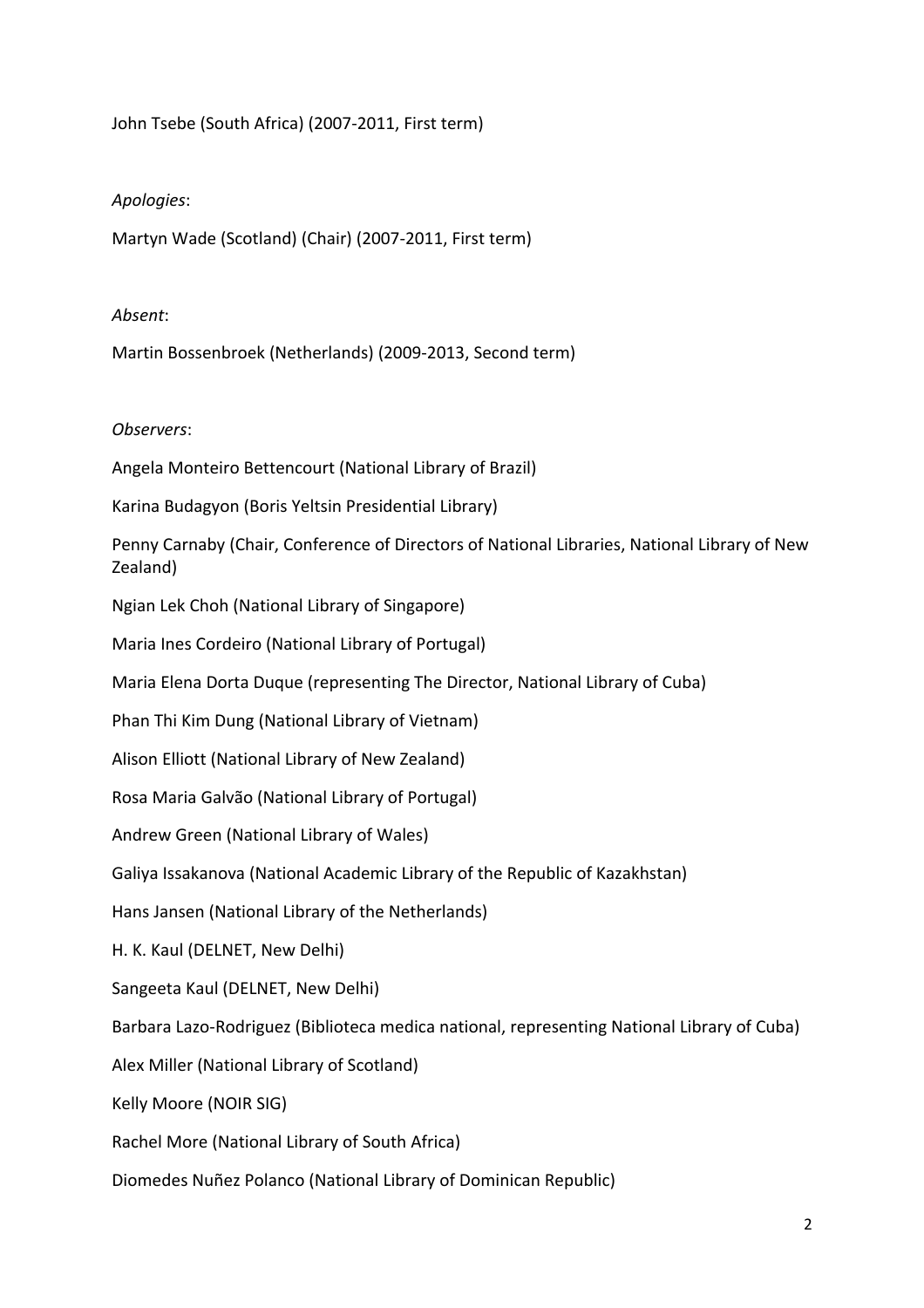C. B. Nwosu (National Library of Nigeria) Mônica Rizzo (National Library of Brazil) Wilawan Sapphansaen (National Library of Thailand) Ujala Satgoor (National Library of South Africa) Ludmila Tikhonova (Russian State Library, Moscow) Sreten Ugričič (National Library, Belgrade Serbia) Natalia Yaremenko (Boris Yeltsin Presidential Library) Tendik G. Yermekpayeva (National Academic Library of the Republic of Kazakhstan) Vladimir Zaitsev (National Library of Russia, St. Petersburg) Francis Zogo (National Library of Benin)

Item 1 Welcome by Chair

In the absence of the Chair, Martyn Wade, who was unable to attend IFLA and sent his apologies, Jasmine Cameron, SC Secretary chaired the meeting. The minutes were taken by Genevieve Clavel‐Merrin, Information Officer. The Acting Chair opened the meeting by welcoming members, observers and guests. She noted the apology from Martyn Wade. No other apologies were tabled at the meeting.

Item 2 Adoption of the agenda

The agenda was adopted without amendment.

Item 3 Approval of the minutes of SC1, Milan, August 2009

The minutes were approved without amendment.

Item 4 Report from the Chair on the Professional Committee and Governing Board meetings and the Division 1 Leadership Forum

- The Conference Advisory Committee created by the Governing Board in December 2008 has been developing a new format for the conference which will commence in 2013. A tender will be held for a new conference organiser in 2012‐ 21 tenders have been received and the successful tenderer should be known later this year. 2013 will be the start of a new 7 year regional cycle for hosting the conference, commencing with Asia/Oceania 2013; Europe 2014 and so on. 4 bids have been received for Asia/Oceania in 2013. It is hoped that the regional cycle will enable a more open and transparent selection process.
- Feedback is being sought on the use of tracks or themes for the conference program. Gothenburg worked off 5 tracks including the 'open access and digital resources'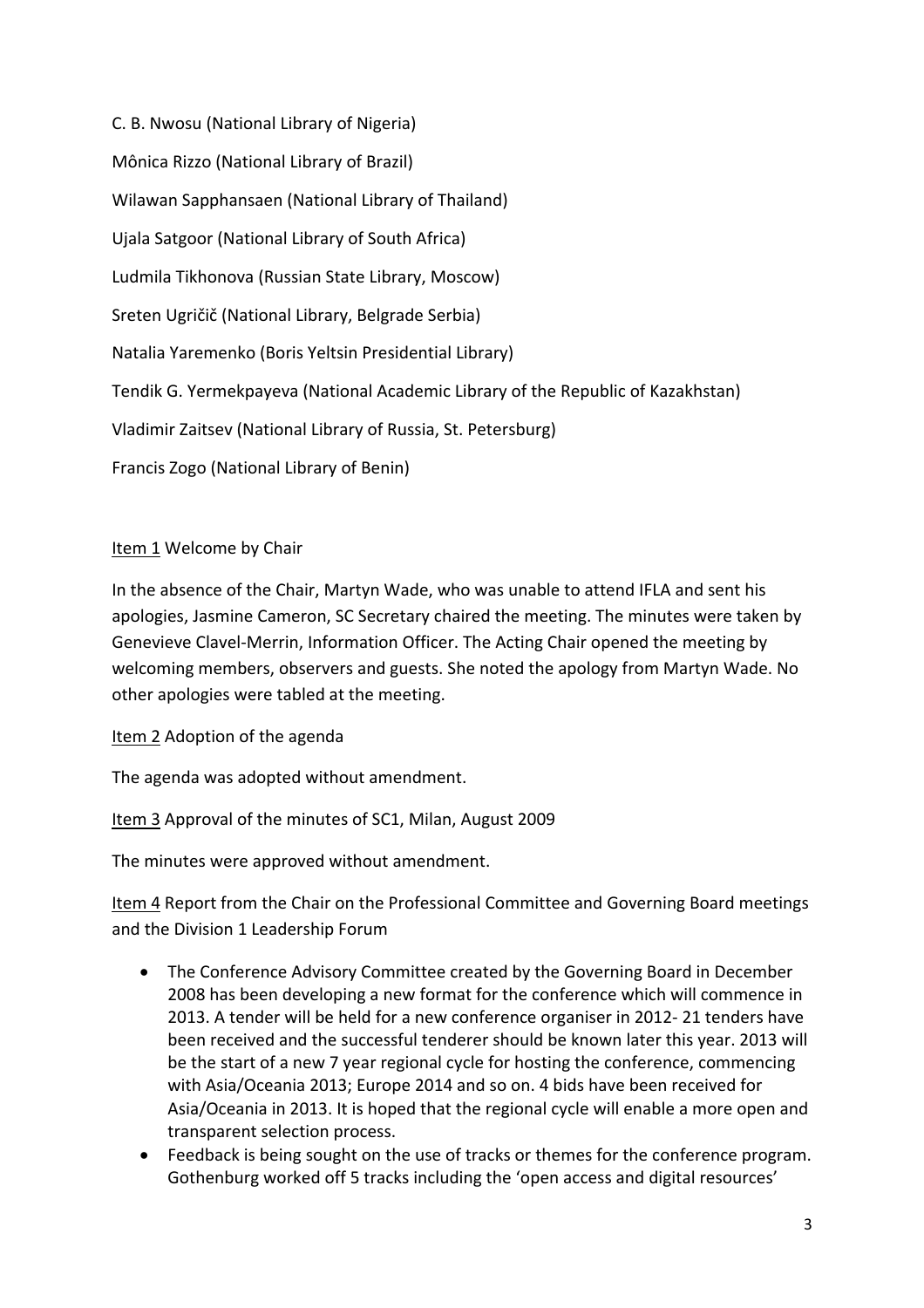track that the National Libraries Section session came under. The PC is keen to know if the tracks are useful; are more tracks needed and so on.

- The PC has approved guidelines for satellite meetings based around 3 principles: satellite meetings are to be organised ideally in the metropolitan region of the congress or within the country or 3 hours travel time to the congress city; there must be no more than 2 free days between the satellite meeting and the beginning or end of the conference; Sections should be the chief organisers of satellite meetings.
- Roles and responsibilities of IFLA officers the PC has drafted a document outlining the roles and responsibilities of PC chair and members and will extend this to section officers and members as well. It was agreed that this would be very useful for those thinking of nominating for IFLA positions in the forthcoming election round.
- Strategic plan‐ some time was spent highlighting the new IFLA strategic plan and the need for Sections to align with the plan and develop actions (between one and three was thought to be sensible) to be incorporated into the IFLA plan. Feedback from Sections is sought on the IFLA Strategic Plan.
- IFLA HQ will call for nominations for officers and SC members for 2011 onwards in October.
- Conference attendees are encouraged to attend the session on Haiti on 13 August.

The Chair asked for comments on the Strategic Plan especially with regard to the Section's own plan which needs to be updated. She underlined that concrete actions are sought by IFLA. Genevieve Clavel suggested that the proposed workshop on national bibliographies planned to take place in Mali (see item 12) could be an appropriate concrete action for 2010. John Tsebe proposed that colleagues send their comments by email following the conference. Penny Carnaby underlined that IFLA's strategic plan contained many areas that could not be achieved without the support of national libraries and reported that this aspect – ensuring deeper coordination between IFLA and national libraries ‐ would be discussed in the CDNL meeting to be held later in the week. She agreed to report back to the NL section on this point.

Item 5 Review of the conference session and procedure for selection of a paper for publication

The Chair reminded those attending that the joint session would take place on Saturday August 14<sup>th</sup> and encouraged all to attend. Magdalena Gram and Colette O'Flaherty agreed to review the papers and select one to be submitted to IFLA journal.

*National libraries promoting open access to knowledge*

- **Open access: challenges for national libraries** J. S. M. (BAS) SAVENIJE (National Library of the Netherlands, The Hague, Netherlands)
- **[Creative Commons licenses: strategic implications for national libraries](http://www.ifla.org/files/hq/papers/ifla76/132-charbonneau-en.pdf)** OLIVIER CHARBONNEAU (Concordia University, Montreal, Canada)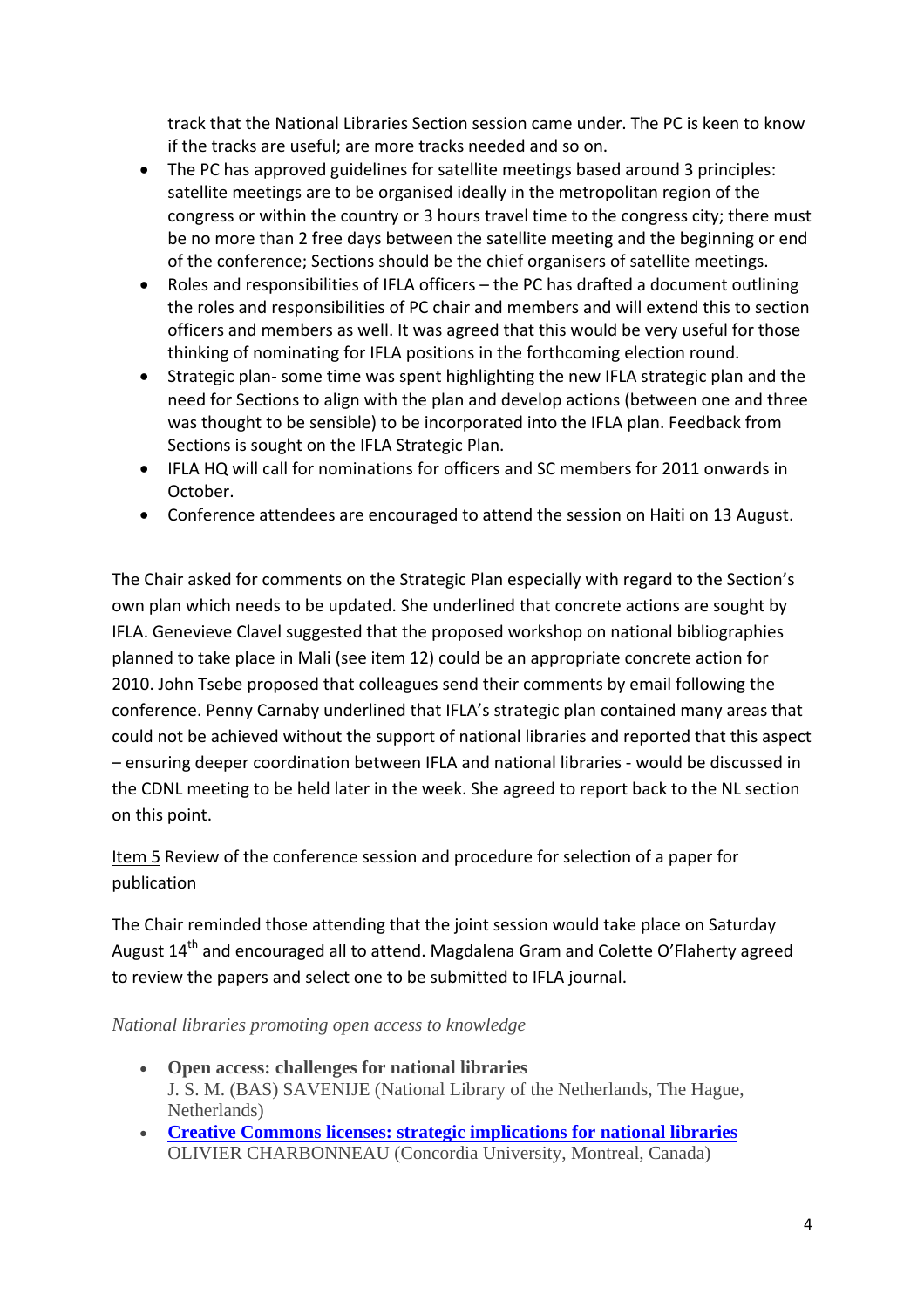- **[Beyond equality to better opportunity: new role and function of a national](http://www.ifla.org/files/hq/papers/ifla76/132-mo-en.pdf)  [library in a knowledge society](http://www.ifla.org/files/hq/papers/ifla76/132-mo-en.pdf)**
- CHUL-MIN MO (National Library of Korea, Seoul, Korea) • **[Open access resource management: a new role for the National Library of China](http://www.ifla.org/files/hq/papers/ifla76/132-zhigeng-en.pdf)** WANG ZHIGENG, LIANG HUIWEI and ZHANG WENJING (National Library of China, Beijing, China)
- **[The role of the national library as a catalyst for an open access agenda](http://www.ifla.org/files/hq/papers/ifla76/132-hagerlid-en.pdf)** JAN HAGERLID (National Library of Sweden, Stockholm, Sweden)

Item 6 Report from the Chair of the Conference of Directors of National Libraries (Penny Carnaby)

Penny Carnaby, outgoing Chair of CDNL, underlined that IFLA recognises the significant contribution of national libraries to the IFLA agenda, especially in literacy, intellectual property, copyright, and as indicated in item 4 proposed to share the outcomes of the CDNL discussion in this area with the SC. Additionally feedback from the ICADS discussion would be provided. She reported that while CDNL played no direct role in the assistance provided to Haiti and Chile in the aftermath of the earthquakes earlier in 2010, contact was established and individual national libraries were directly involved – a report would be given in CDNL. A major theme of CDNL currently was the proposal for the global distributed library which had been the subject of a technical evaluation by The European Library office, details of which could be shared after the CDNL meeting. Pepa Michel Rodriguez (Spain) briefly presented the work being carried out in the Latin American digital library project which is based on the software developed for the National Libraries Global prototype. The project aims to showcase collections through access via a single interface. A prototype was presented to ABINIA in October 2009 and considered to represent a low investment with a high return. The prototype would be presented to CDNL that week, and the address would be provided to national libraries in the near future.

Item 7 Update on the IFLA Special Interest Group: National Organisations and International Relations (Kelly Moore)

Kelly Moore reported that checklists on areas to consider before undertaking international cooperation were now available on the NOIR SIG pages and encouraged those present to attend the NOIR SIG meeting on Friday 13 August 1.45‐3.45pm, Room F1 – 2. She reported that the group needs a co-convenor and that a call had gone out. Greater cooperation with the NL section was desirable.

Item 8 Presentation by Dr Laila Rizk, Director, National Library of Egypt, on experiential learning

This did not take place as Dr. Rizk did not attend the meeting

Item 9 Update on directory of national libraries in Wikipedia (Genevieve Clavel-Merrin)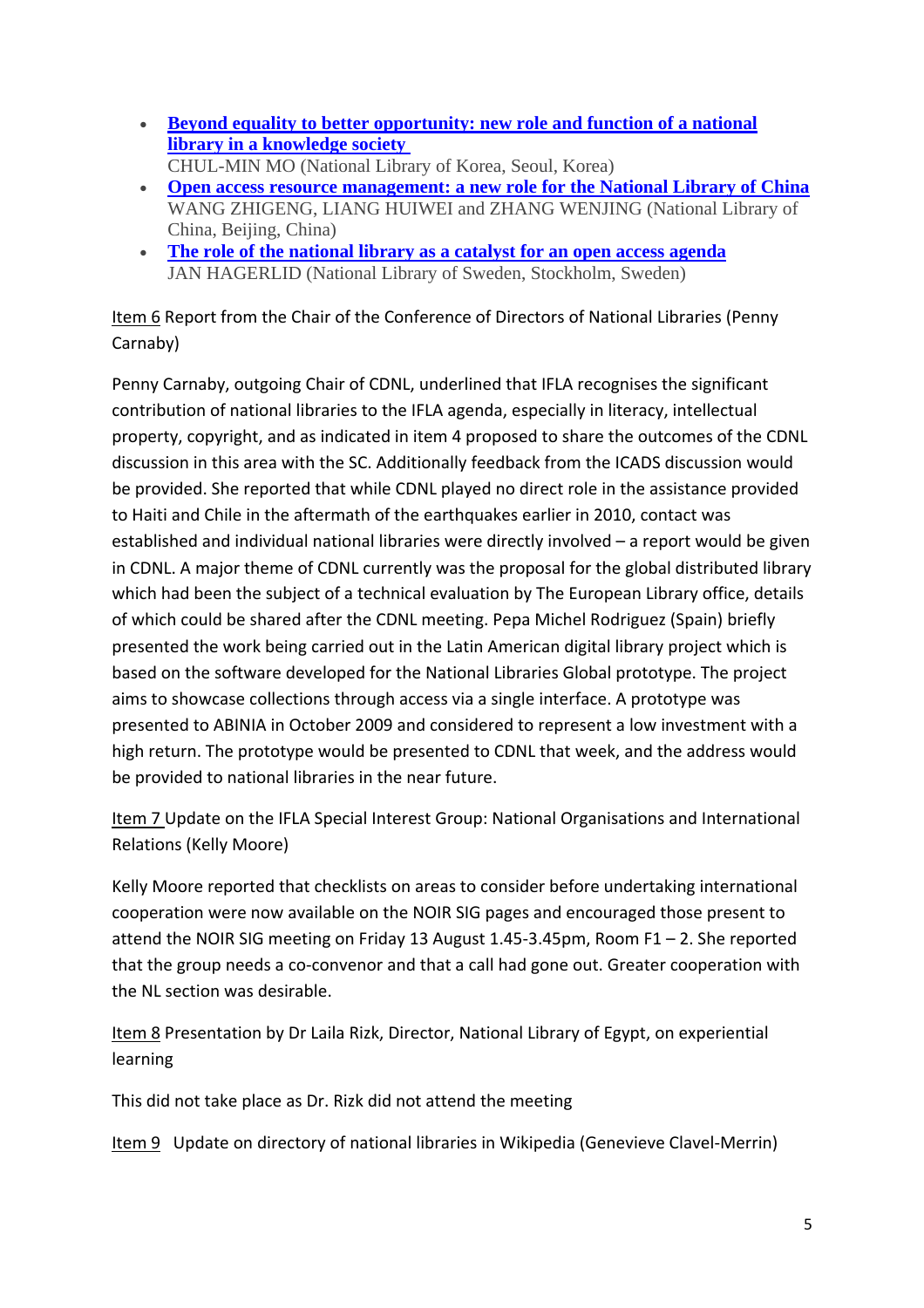Work on the directory over the past year has consisted of maintenance and development involving the following areas

- Checking the changes made by other contributors. There has been no case of obvious vandalism and very few cases of changes either politically biased or simply wrong
- Evaluating the validity of new entries
- Checking internal and external links from the list to libraries' sites
- An annual check of the list of sovereign states for the potential addition of new countries – and libraries – to the list
- Reorganisation of see references

Some statistics on the site:

Number of entries: 229 (2009: 234; the 2009 figure included 6 countries and territories with no national library, the change is therefore minimal)

Entries linking to an individual page: 144 (2009: 133)

Individual pages with an infobox: 52 (2009: 35)

All are encouraged to check the pages and update /create an infobox, and when attending regional meetings to encourage colleagues to do likewise. Penny Carnaby proposed to make such a call during CDNL.

Item 10 Discussion of the conference theme for Puerto Rico 2011

Theme: "Libraries beyond libraries: Integration, Innovation and Information for All", San Juan, Puerto Rico, 13‐18 August 2011.

Acting Chair Jasmine Cameron noted that preliminary discussions were underway with the Bibliography Section about a possible joint session, pending the outcome of a decision on the proposed joint satellite meeting. She noted that Genevieve Clavel‐Merrin would provide some background to this under the following item.

Item 11 Proposed joint Bibliography and National Libraries sections satellite meeting, Puerto Rico, 2011 (Genevieve Clavel‐Merrin)

Genevieve Clavel‐Merrin attended the Bibliography SC meeting earlier in the day at which the proposal to hold a joint satellite meeting had been discussed. IFLA has approved the idea of a meeting and it is indicated in the provisional programme for WLIC 2011 (though this is not binding). However, there were difficulties in establishing contacts in the area and it was felt that planning should have begun earlier if a successful meeting was to be organised. The Bibliography SC proposed that rather than a satellite meeting, a joint session might be more appropriate.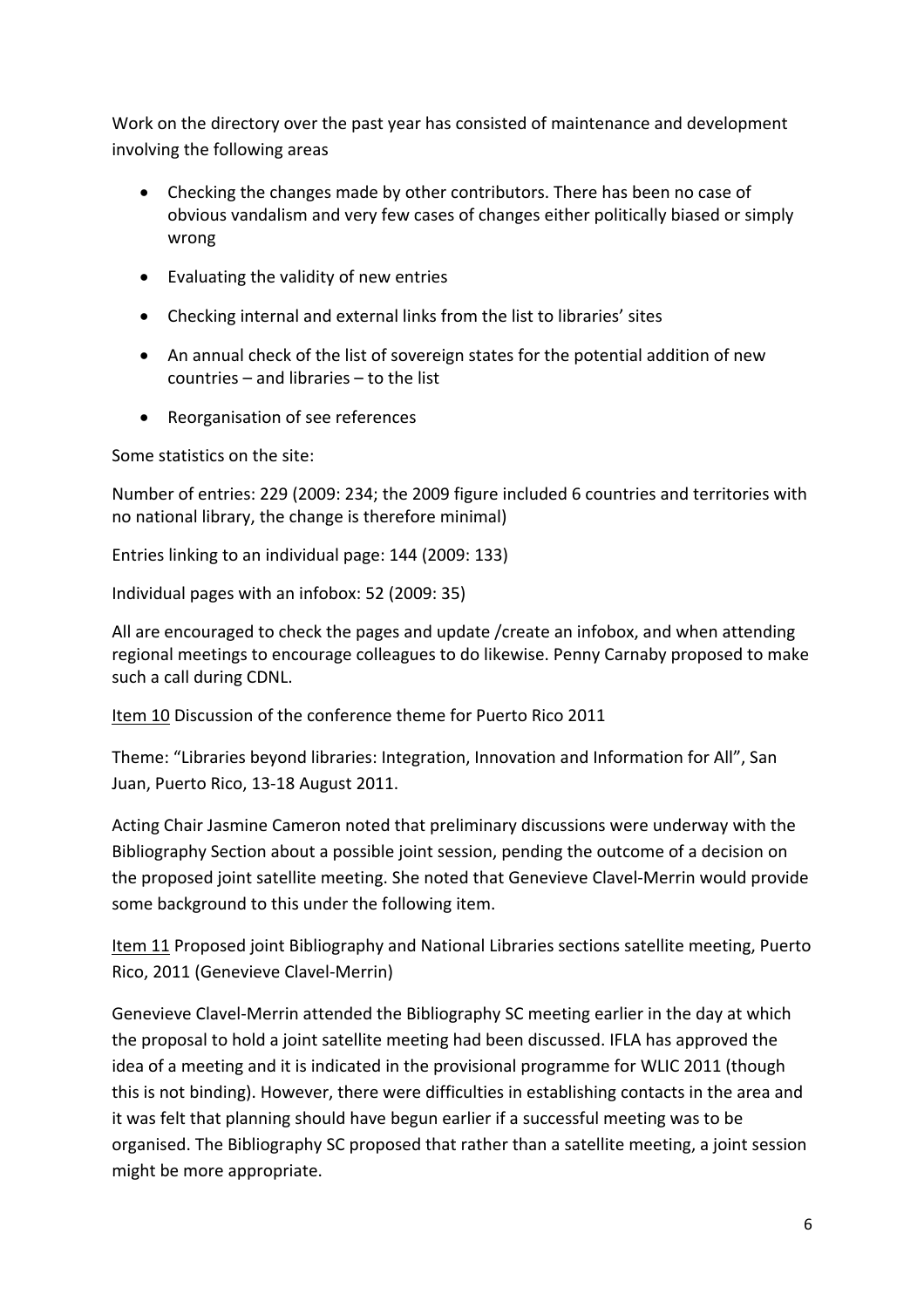In response, Angela Monteiro Bettencourt (National Library of Brazil) proposed to talk to ABINIA colleagues during their September meeting, while Maria Elena Dorta Duque (representing The Director, National Library of Cuba) suggested that Cuba could be a venue. Kristiina Hormia‐Putanen (Finland) supported the idea of a joint session.

It was agreed that Genevieve Clavel‐Merrin attend the Bibliography second SC meeting on Friday August 13<sup>th</sup> to provide this feedback and learn about deadlines.

Item 12 Report on French speaking national libraries in Africa international bibliography workshop, Mali (Genevieve Clavel‐Merrin)

Genevieve Clavel‐Merrin reported that in addition to the funding from the NL and Bibliography sections, successful requests had been made to ALP, the Mali government, the Organisation internationale de la francophonie and that the workshop is planned for November 22‐26 2010. The Bibliothèque nationale de France has agreed to provide training, and support will be received from OCLC in the form of bibliographic records to form a basis, plus attendance by a staff member who is active in standards. She thanked the SC for its support.

Item 13 News from members and observers (presented in order of presentation)

*Russia*: the Russian‐speaking IFLA partnership in Moscow has held two successful meetings, including one on library services to multicultural populations. The National Library of Russia has also finished the outside construction work on the annex to the new building which will contain storage space. The National Library of Russia and the Russian State Library in Moscow have received funding from the Government to commence a new digital project, *Russian Classics*, which will include full text of major Russian literary works.

*Sweden*: the National Library has a new mission which includes providing a national overview, promoting cooperation and driving development forward within regional and municipal library activities ([http://www.kb.se/english/about/news/test/\)](http://www.kb.se/english/about/news/test/)

*Norway*: the National Library has a similar mandate since July 1<sup>st</sup> with a new responsibility to create a national policy for the development of all libraries in Norway. The agency coordinating museums, archives and libraries has been disbanded.

*Slovenia*: a new library director has been appointed and a new strategic plan adopted. There are plans to build a digital library and a new portal.

*China:* The National Library is promoting digital library services and developing a programme on the digital copyright of e‐books.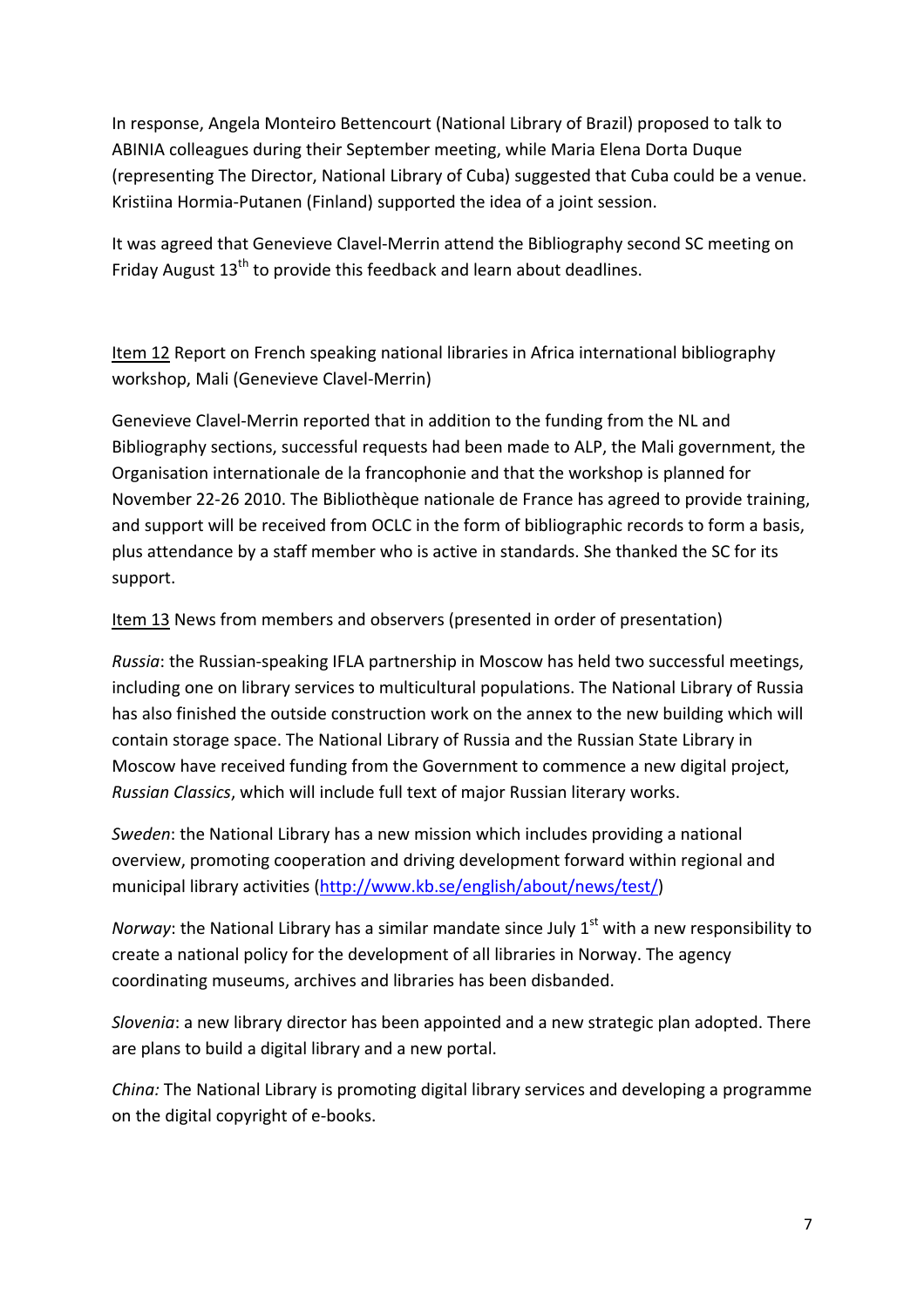*Ireland*: Unesco has declared Dublin a world city of Literature. The National Library has a new director, Ms. Fiona Ross. The merger of the National Library and the National Archive is currently under way.

*Germany*: the new annex to the Deutsche Nationalbibliothek will soon be inaugurated. Print remains an important element in the collection but the amount of born‐digital material to be ingested is increasing. This is taking place against a background of reduction in staffing.

*South Africa*: John Tsebe introduced the Deputy National Librarian Ms Rachel More and the NLSA Board member Ms. Ujala Satgoor. Thanks to government grants, the national library is reprinting 18 more classic book titles in the nine indigenous languages for Unesco World Book Day. The NL now houses the Library and Information Association of South Africa with whom it has co-organised South Africa Library Week to create awareness across the country. The NL currently has a project for electronic legal deposit and is setting up directories of e‐serial publishers and e‐book publishers. A deacidifcation unit is planned. In a move to stronger regional commitment, a board of all national libraries in Africa is being set up.

*France*: in March the Réseau francophone numérique (Francophone digital network) met in Paris and adopted a charter of governance, elected a management board and a chair, Guy Berthiaume of Bibliothèque et Archives nationales du Québec. Under the planned 'national Loan' 140 million Euro will be provided for digitization, half for the national library collections, and half for other French libraries. The Bibliothèque nationale de France will coordinate the work. The work will be carried out under the terms of public‐private partnerships

*New Zealand*: the National Library officially launched the second version of its National Digital Heritage Archive (NDHA), in April 2010 .In May 2010, the New Zealand government allocated NZ\$12.6 million to the National Archive to extend activities to the e‐public record.

*Spain*: the National Library is taking part in the Latin‐American Digital Library project (reported under item 6), also in the Internet Archive and has launched an interactive book service (turning the pages). The library has 65'000 fans on Facebook and YouTube. In cooperation with the University of Madrid, the NL is launching a Masters Degree in Patrimonial and National Library studies with funding available for staff from national libraries in Latin America. The ABINIA meeting will take place in Buenos Aires in September 2010, a report will be provided.

*Italy*: the National Library Florence is preparing the infrastructure for digital preservation. It will be distributed across the NL Florence and NL Rome with a dark archive in Venice. The Ministry of Culture has signed an agreement with Google to digitize 1 million books from the collections in Florence and Rome.